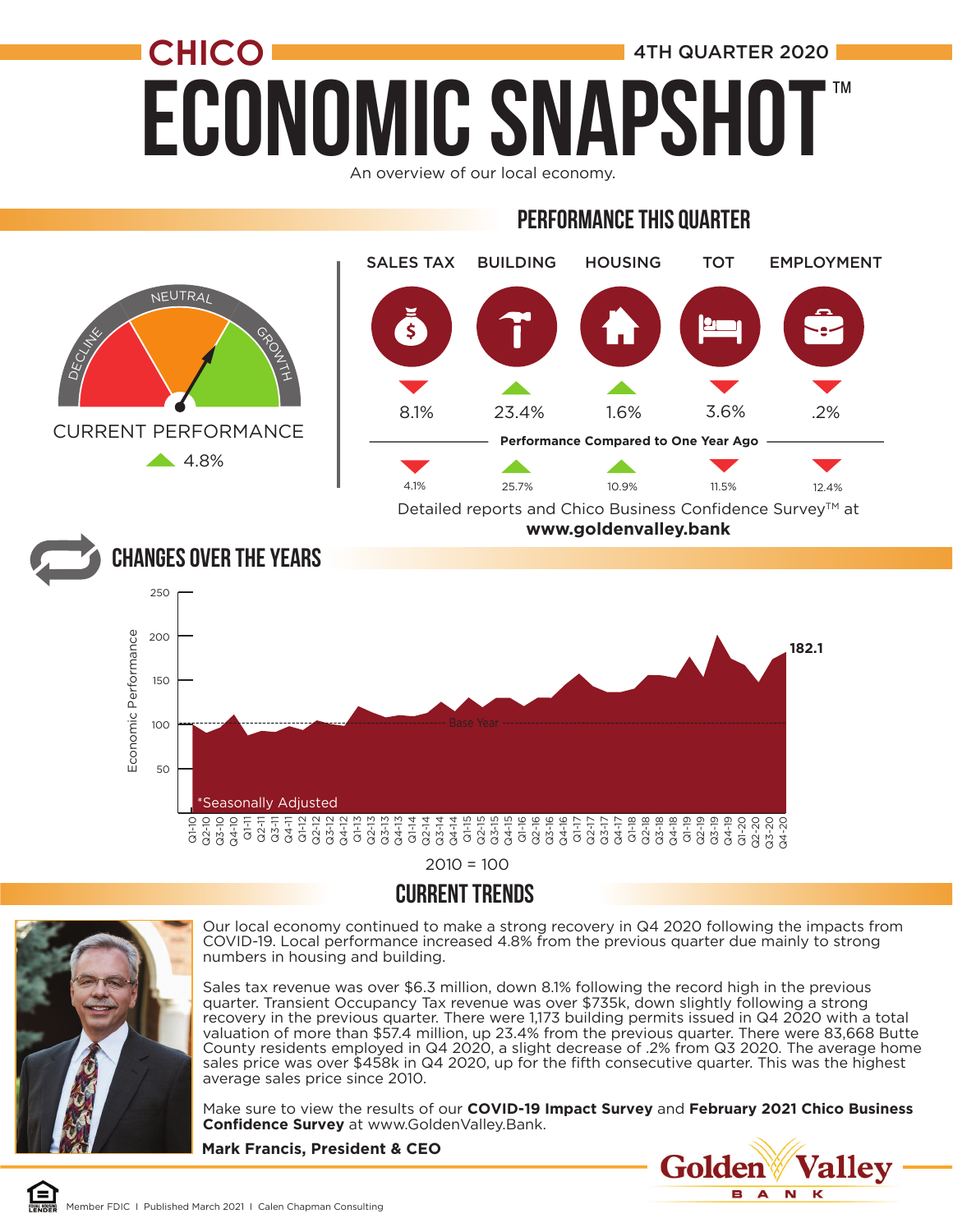Local business leaders have shown stronger levels of optimism in February Business COnfidence Survey **CHICO** FEBRUARY 2021

62.2

20.8%

51.5

Sept 2020

February 2021

2021, up another 20.8% from the previous survey in September 2020. This is a total increase of 52.1% from the May 2020 survey, done shortly after the start of the pandemic.

Many leaders are expecting a stronger performance over the next year. The shift in optimism was shown across all questions, with many local leaders expecting increases in sales, profit and employment while seeing better business conditions locally and nationally.

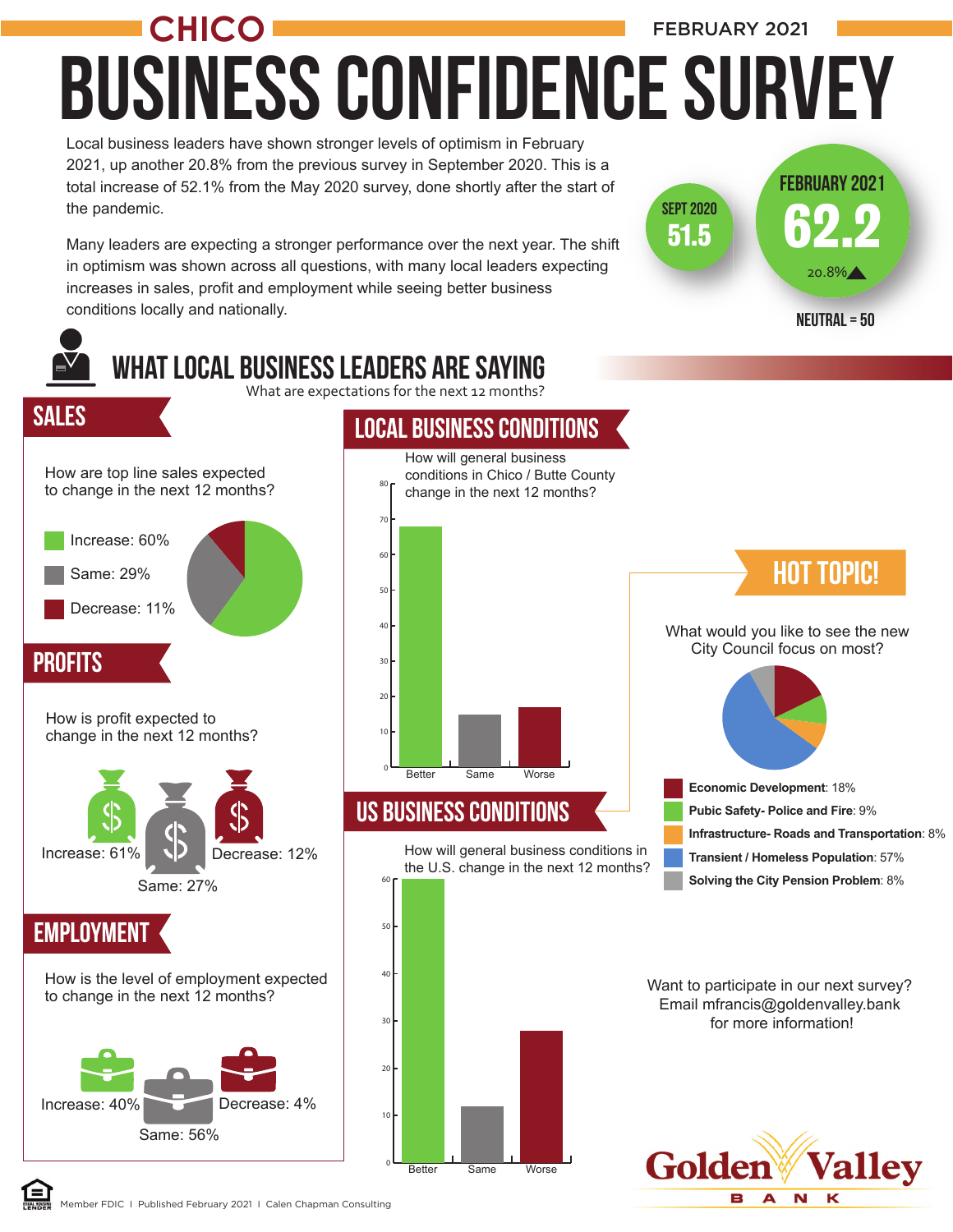#### Economic Snapshot **CHICO** An overview of our local economy. 4TH QUARTER 2020



#### sales tax at a glance...

Sales Tax revenue was \$6,315,042 in Q4 2020, down 8.1% from the previous quarter.

- Current revenue is down 4.1% from one year ago and up 10.6% from two years ago.
- Compared to the base year in Q1 2010, total revenue is up 69.2% or just over \$2.5 million.
- Sales Tax revenue is the second most recovered component of the Snapshot.

## 4TH quarter trend

Revenue was down 8.1% in Q4 2020 following the record high in the previous quarter. Total revenue was more than \$6.3 million in Q4 2020, down 4.1% from a year ago and up 10.6% from two years ago.

Sales Tax revenue made a quick recovery from the COVID-19 impacts in Q2 2020 when revenue decreased 24.8% or more than \$1.6 million from the previous quarter.

Our special COVID-19 Impact report from January 2021 shows 22% of local businesses have noticed increased sales since the start of COVID. As for a recovering back to pre-pandemic levels, 31% are already recovered and 48% expect to recover within 12 months.

View the full report along with the latest Chico Business Confidence Survey at www.GoldenValley.Bank

Anh francis

Mark Francis President and CEO | Golden Valley Bank More Snapshot information available at www.goldenvalley.bank







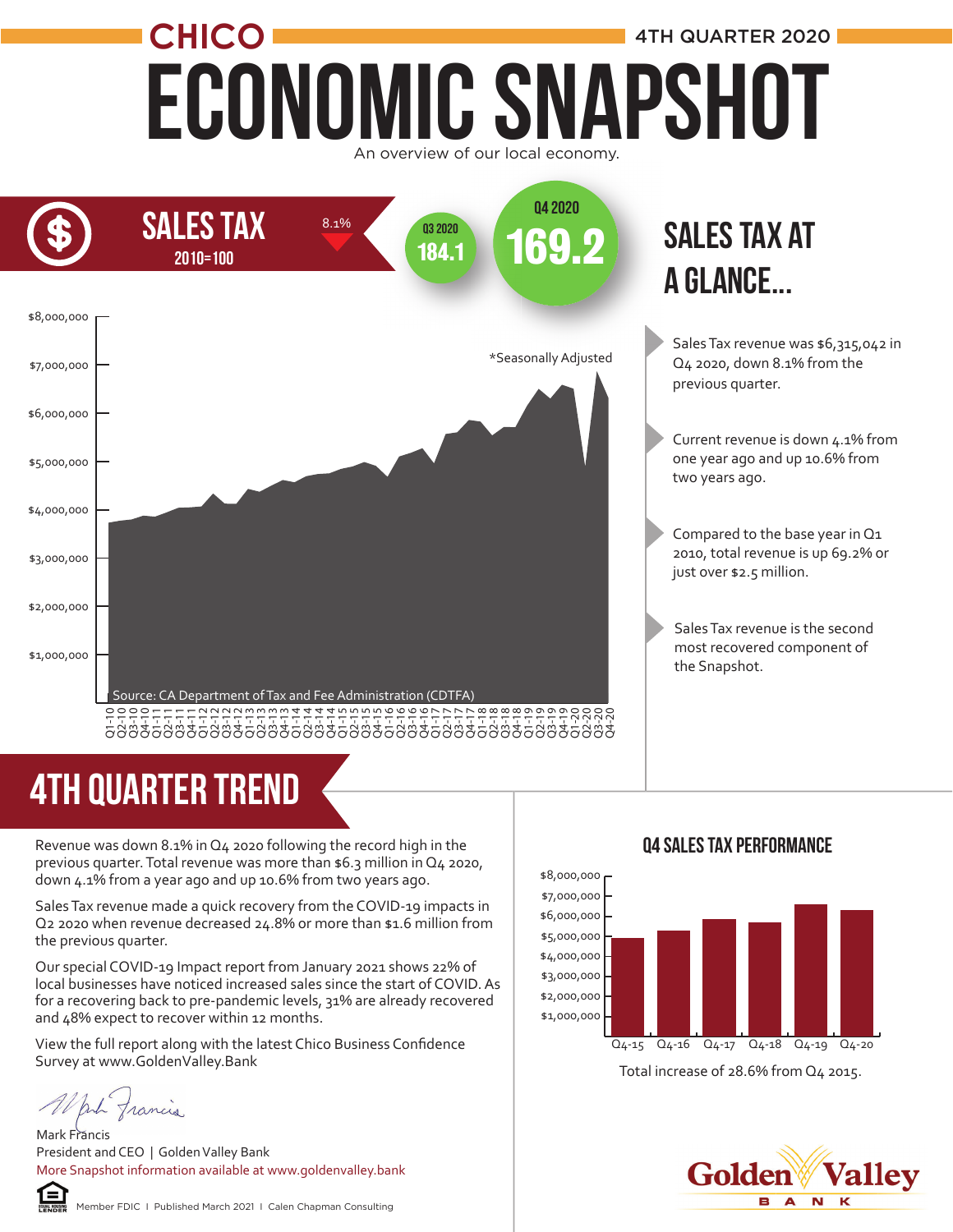### Economic Snapshot **CHICO 1** 4TH QUARTER 2020 An overview of our local economy.



# 4TH quarter trend

There were 1,173 building permits issued in Q4 2020 with a total valuation of more than \$57.4 million, up 23.4% from the previous quarter. This was the third consecutive quarterly increase following the decreases near the end of 2019 and start of 2020.

Overall, 2020 was a strong year for the construction industry. A total of 5,164 building permits were issued with a valuation of more than \$188.2 million, up from 4,376 permits in 2019, valued at more than \$180.3 million. A total of 309 single family home permits were issued, up from 256 permits in 2019 and there were 191 multifamily living units issued, down from 539 units in 2019.

When compared back to Q1 2010, building has continued to show a strong performance, up 214.9% since that time.

put francis

Mark Francis President and CEO | Golden Valley Bank More Snapshot information available at www.goldenvalley.bank



Member FDIC I Published March 2021 I Calen Chapman Consulting

### **BUILDING PERMITS** at a glance...

- Total value of permits issued was over \$57.4 million in Q4 2020, up 23.4% from the previous quarter.
- Current valuation is up 25.7% from a year ago and up 109% from two years ago.
- Compared to Q1 2010, total valuation has increased 214.9% or nearly \$39.2 million.
- In 2020, total valuation of permits issued was over \$188.2 million, the highest grossing year since 2010.





Total increase of 98.6% since Q4 2015.

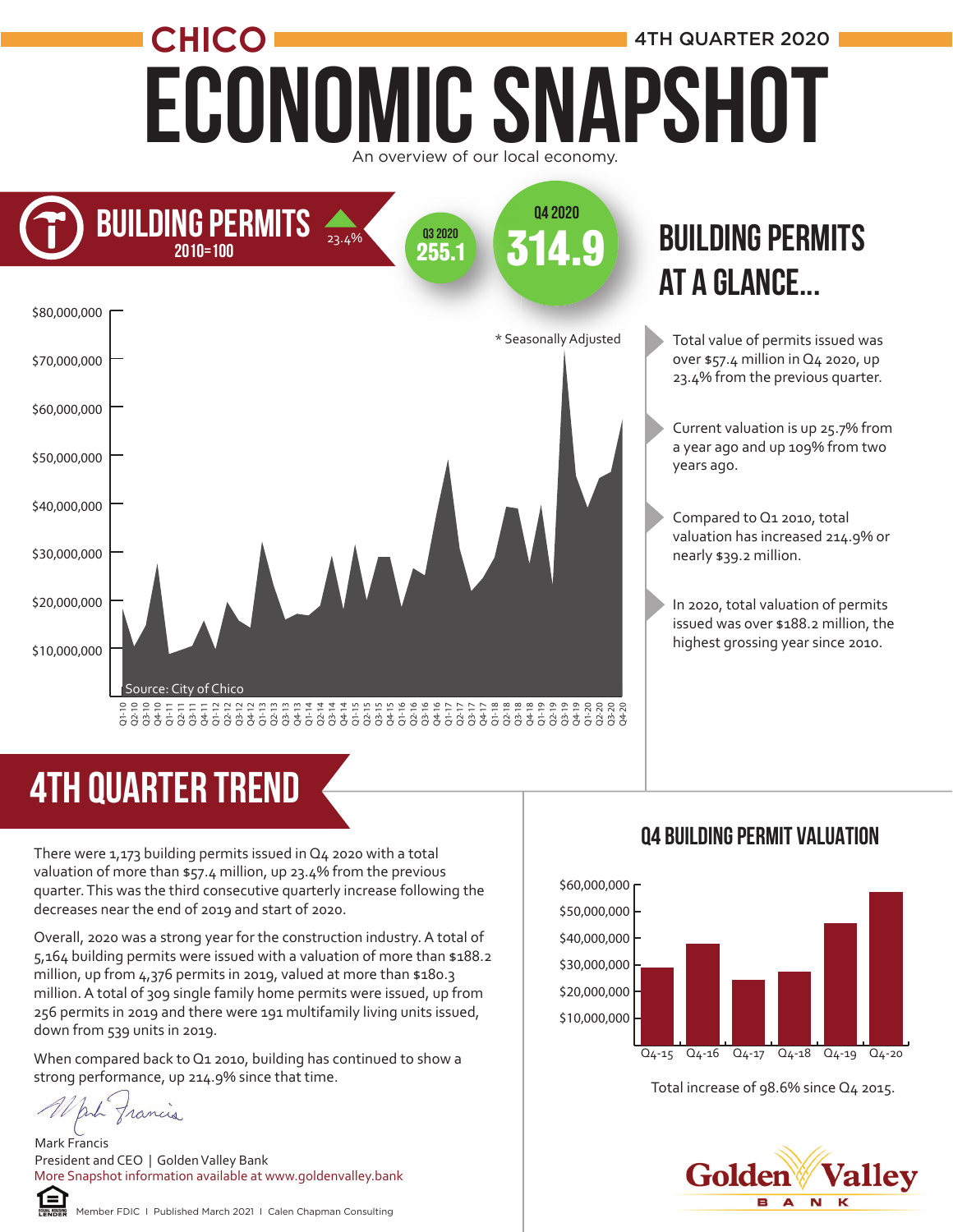## ECONOMIC SNAPSHOT **CHICO 1** 4TH QUARTER 2020 An overview of our local economy.



#### Housing market at a glance...

Average home sales price was \$458,480 in Q4 2020, up 1.6% from the previous quarter.

- Current prices are up 10.9% from a year ago and up 16.9% from two years ago.
- There were 383 closed sales, down from 431 in the previous quarter and equal to a year ago.
- Properties stayed on the market an average of 23 days, equal to the previous quarter and down from 44 days a year ago.

## 4Th quarter trend

The average home sales price was over \$458k in Q4 2020, up for the fifth consecutive quarter. This was the highest average sales price since 2010.

The market continued to be very busy with 383 closed sales and properties spending an average of 23 days on the market before selling. Homes priced over \$500k increased to 31% of all closed sales in Q4 2020, up from 28% in the previous quarter.

Overall, 2020 was another strong year for the housing market. Prices continued to increase, there were 1,442 closed sales, and properties spent an average of 28 days on the market. In 2019 prices were slightly lower and there were 1,734 closed sales with properties spending an average of 33 days on the market.

put francis

Mark Francis President and CEO | Golden Valley Bank More Snapshot information available at www.goldenvalley.bank







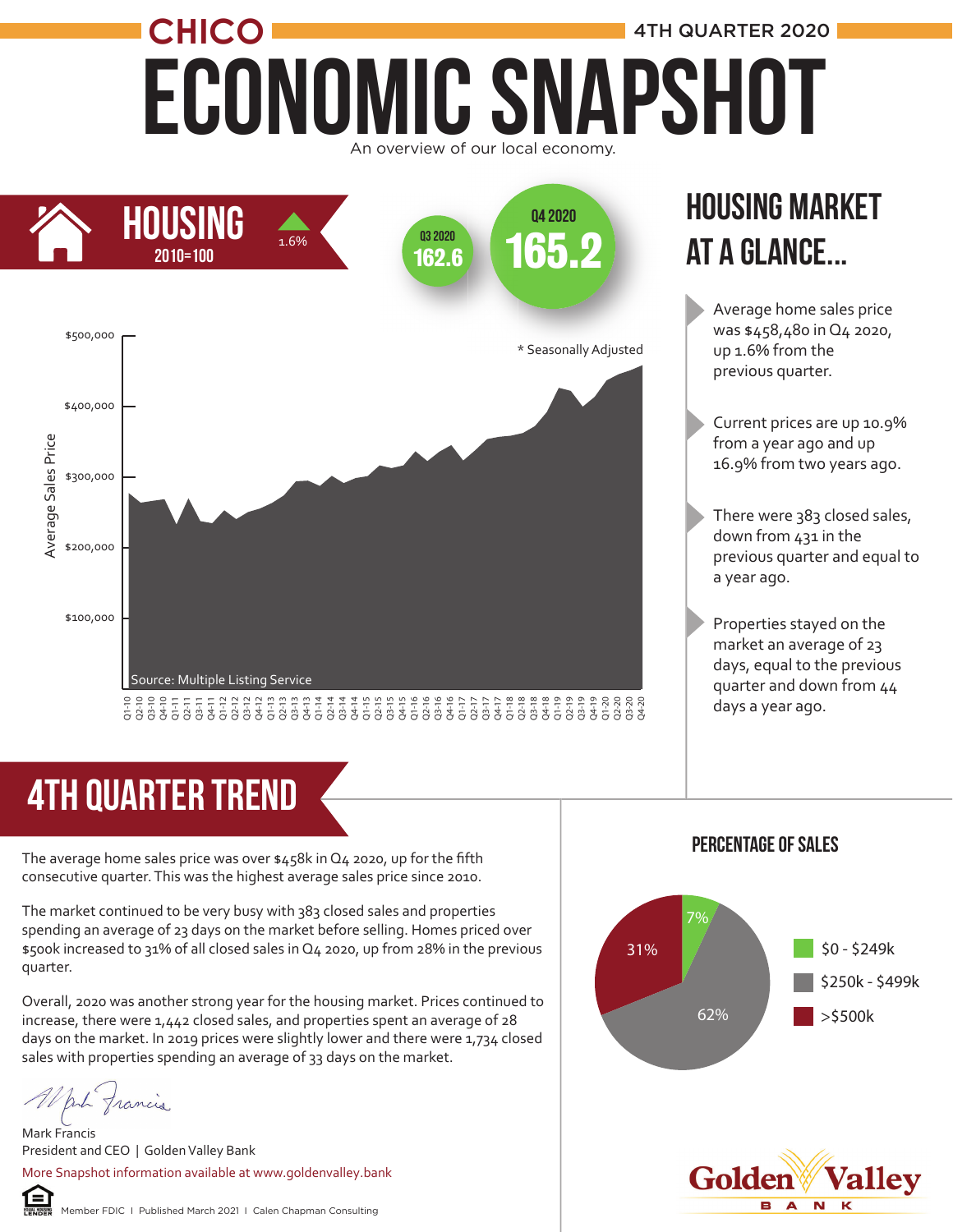

## 4TH quarter trend

TOT revenue was down slightly in Q4 2020 following a strong recovery in the previous quarter. Total revenue was over \$735k, down 3.6% from the previous quarter.

Revenue started to pull back in early 2019 following the record high in Q1 2019. Much of the inflated growth during this time was from the Camp Fire and influx of survivors and workers here to help with the rebuild. Since then, revenue steadily retracted back to less inflated levels. In Q2 2020, COVID-19 had a significant impact on Transient Occupancy Tax, pushing revenue down 43.1% from the previous quarter. Since then, revenue has bounced back by 60%.

It is important to note the City has stated that due to the holiday season several of the December remittances were not processed until January. This could cause inflated numbers in Q1 2021.

put francis

Mark Francis President and CEO | Golden Valley Bank More Snapshot information available at www.goldenvalley.bank





Q4 tot Performance